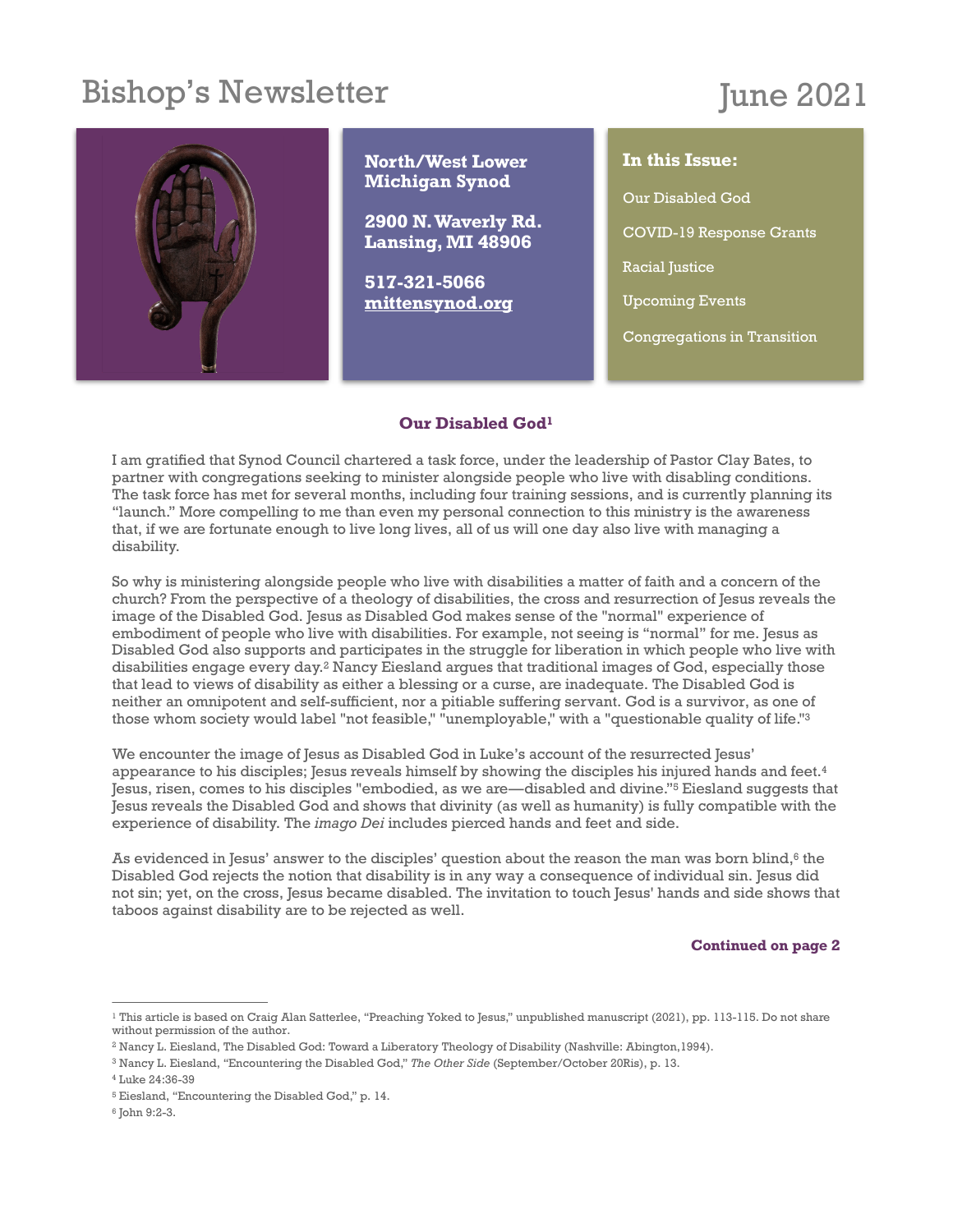#### **Continued from page 1**

The accounts of the crucifixion and resurrection lead Eiesland to reject the notion that God has absolute power; she argues instead that God is in solidarity with people with disabilities and others who are oppressed. Jesus reveals a God who has experienced and understands pain and rejection. Eiesland suggests that the Disabled God emphasizes relationality over hierarchy, values embodiment in all its diversity, and provides a profound example of inclusion, love, and acceptance.

The resurrected Christ is seldom recognized as a deity whose hands, feet, and side bear the marks of profound physical impairment. "Christians do not have an able-bodied God as their primal image. Rather, the Disabled God promising grace through a broken body is at the center of piety, prayer, practice, and mission.["7](#page-1-0)

<span id="page-1-1"></span>I am grateful to our Synod's task force for guiding and accompanying us into this new way of understanding disability and experiencing Jesus and God's grace.

The Rev. Craig Alan Satterlee, Ph.D., Bishop



<span id="page-1-0"></span><sup>&</sup>lt;sup>[7](#page-1-1)</sup> Eiesland, The Disabled God, p. 11.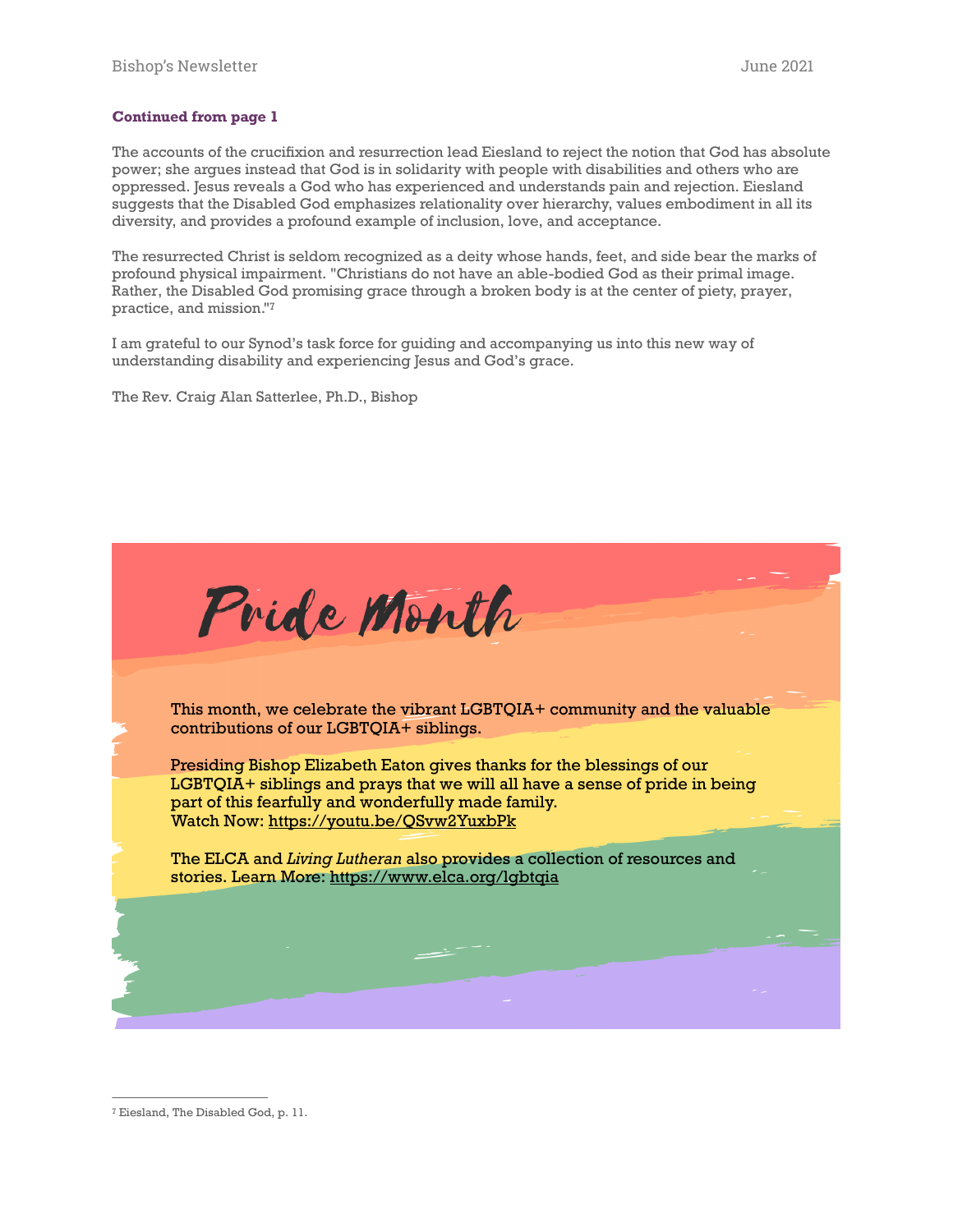# COVID-19 Response Grants

When COVID-19 began, many congregations were already serving their communities in a variety of ways. There are food pantries, personal needs pantries, baby pantries, Feed America Food Bank – Food Distributions, support of homeless shelters, shelters for those in abusive situations, and many, many more. It is estimated that congregations in the North/West Lower Michigan Synod were helping about 1,000 people in some way each week across the territory.

Since that time, many congregations have stepped up their assistance to communities to meet the need and be God's Hands. The ELCA created the COVID-19 Response Fund and encouraged donations. I thought it might generate about \$100,000. As of the last distribution, which was number seven, the fund had generated over \$1.5 million. Synods were encouraged to apply for each round of distributions. We applied and got distributions in all seven rounds along with a grant from Lutheran Disaster Response. The COVID-19 grants have totaled \$72,200 thus far. We have had 25 congregations approved for grants. It is estimated that these congregations have been touching the lives of 2,248 people a week through the pandemic. Other congregations have also been helping people using their own resources. Over the summer we will be sharing some of those stories.

Rev. David E. Sprang Assistant to the Bishop and Director of Evangelical Mission

Immanuel, Mt. Pleasant

It is a gift to be partnering with the synod to care for our communities during this rare pandemic reality. My favorite stories always seem to come when God surprises me. Early on in the pandemic, recycling places were closed. The recycling I returned when everything opened back up literally filled my SUV. I was happy to get the space back in the garage, but I did put off returning those cans and bottles. I, like many, do not enjoy standing in front of those machines putting in each can.

I finally got motivated months later and loaded up my vehicle with 3 of the 5 bags I had accumulated. I went to the local grocery store and started my can return. There was another woman back there inserting her cans. I, out of annoyance (not out of a grateful heart), offered the other woman one of my bags. I told her that she could keep the money if she inserted the cans. Her response was unexpected. It was as if I had offered to feed a starving family. That's the amount of exuberance she shared in her gratitude.

Witnessing that response, I decided to offer her more bags – this time not out of annoyance but out of a grateful heart. I was grateful that we happened to be there at the same time. We had a heartfelt conversation. She was out of work because of COVID-19. She is a single mom with two children. She had a great job at a gym, but they were closed to the public and therefore she and her children were without a paycheck. She explained that she was going to use the extra deposit money to help pay for her car insurance.

I decided to invite her to my house to get the other 2 bags I had left behind. As she was following me home, I thought about the North/West Lower Michigan Synod COVID-19 Response Grant Immanuel had received. I felt moved to offer to pay for a month's car insurance for her so she could use the can deposits for her rent, food, auto payment or other necessities. When I offered, she didn't believe this could be happening to her. It became clear in our conversation that she left my house that day knowing God was present. God offered her some much needed love.

In the church we often help those who call or walk through our doors asking for assistance. We participate in the helping agencies with funding and volunteerism. All of these avenues are priceless ways to support the community, but sometimes it is the random encounters that end up moving hearts. I am still in touch with the woman from that day, and we both share joy that Christ showed up at the can machines!

Pastor Dana Hendershot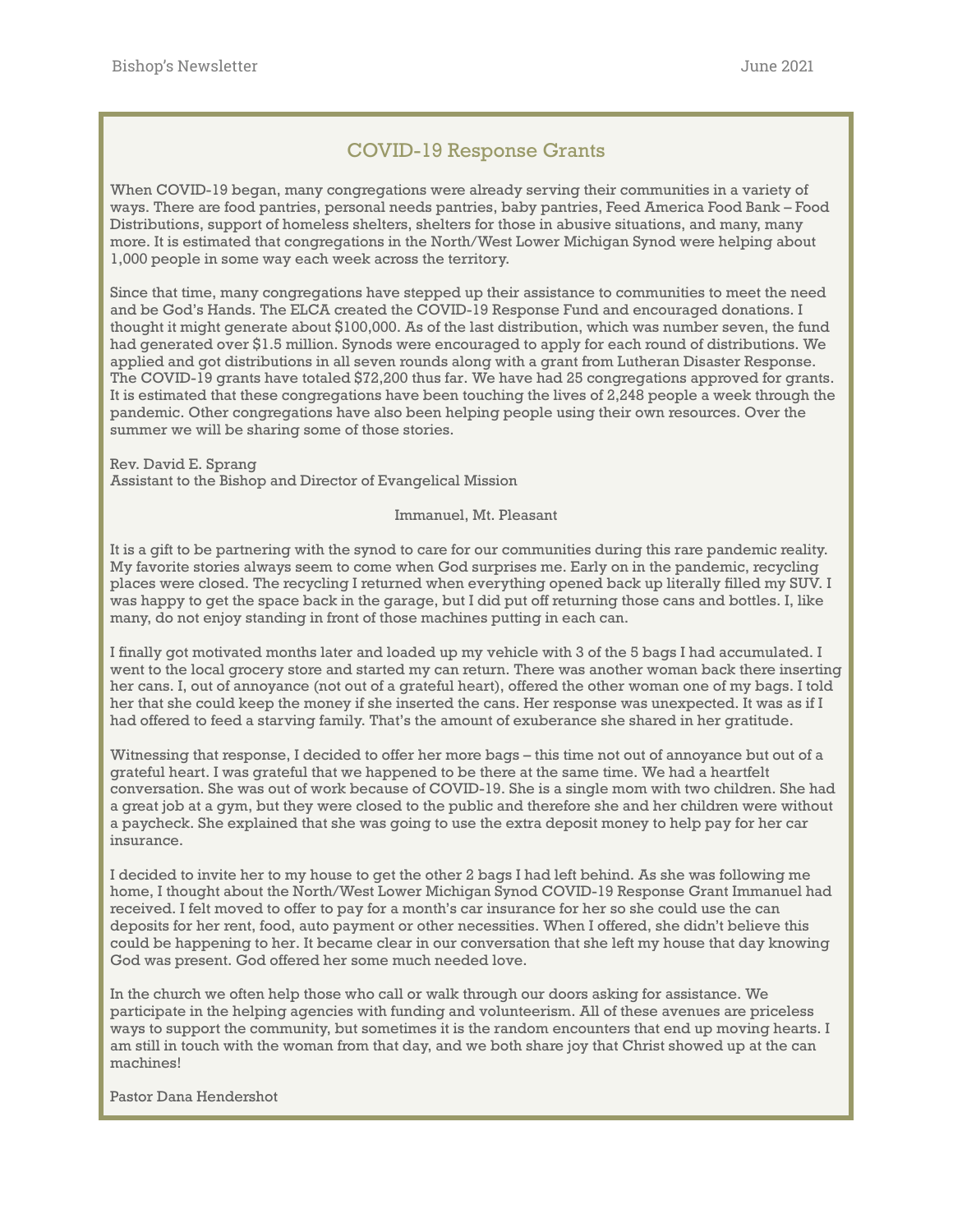# Racial Justice

With the beginning of Summer in Michigan, we are experiencing the new realities of life as we move into new, old, and different ways of being together. In the midst of all the changes we are experiencing, one thing remains the same: racism and injustice continue to be pernicious realities in our world. As followers of Jesus, we are called to reflect on our own shortcomings in living out the reality that Paul speaks about in his letter to the Galatians: 'There is no longer Jew or Greek, there is no longer slave or free, there is no longer male and female, for all of you are one in Christ Jesus."

Summer time is an ideal time to take the opportunity during our prayer and reflection time to avail ourselves of the many resources available that can deepen our understanding of the pervasiveness of racism and injustice that many experience in our world. Hopefully, some of the following materials will be helpful as we continue working toward racial justice and an end to systemic racism.

Many people had no awareness of the Tulsa race massacre that took place one hundred years ago in Tulsa, Oklahoma until it became part of the national news a couple weeks ago. I know that it was never a part of any history course I ever took. You can find "A Proclamation on Days of Remembrance: 100 Years After The 1921 Tulsa Race Massacre" issued by President Biden on May 31, 2021 on [www.whitehouse.com.](http://www.whitehouse.com)

Two resources that were issued by the ELCA in 2019 help us in the understanding of our call as church to be people of racial justice. "Declaration of the ELCA to People of African Descent" was adopted on June 27, 2019 by the Church Council of the Evangelical Lutheran Church in America. "How Strategic and Authentic Is Our Diversity: A Call for Confession, Reflection and Healing Action" was adopted by the 15th triennial Churchwide Assembly on August 9, 2019 in Milwaukee, Wisconsin. Both resources are found on [www.elca.org/resources](http://www.elca.org/resources)

#### **Juneteenth**

June 19 is set aside each year as Juneteenth. It is also know as Freedom Day, Jubilee Day, Liberation day and Emancipation Day. It was originally a holiday celebrating the emancipation of those who had been enslaved in the United States. Today we celebrate Juneteenth as a call to pay attention to all those places and situations where people are still not free - free from racism and all of its root causes. The ELCA has provided some worship resources for congregations to mark this day: <https://bit.ly/3gh6XLD>

#### **Summer Reading**

We often talk about Summer Beach Reading. Why not take a break from those much-loved novels and challenge yourself with one of the following books:

*The Sum of Us: What Racism Costs Everyone and How We Can Prosper Together* by Heather McGhee. (2021)

*Tears We Cannot Stop: A Sermon to White America* by Michael Eric Dyson. (2017)

*Long Time Coming: Reckoning with Race in America* by Michael Eric Dyson. (2020)

*I'm Still Here: Black Dignity in a World Made for Whiteness* by Austin Channing Brown (2018)

#### **Summer Viewing**

When the beach is just too hot, you can always retreat to your air conditioned living room and watch the new series on Prime Video "The Underground Railroad". It is based on the Pulitzer Prize-winning novel by Colson Whitehead. The series chronicles Cora Randall's desperate bid for freedom in the Antebellum South. This 10 part series is not for the faint of heart - but neither are the experiences of those who suffer injustice and racism.

Let us continue to pray and walk together to end the sin of racism in our world.

Rev. Rosanne M. Anderson Assistant to the Bishop and Director of Candidacy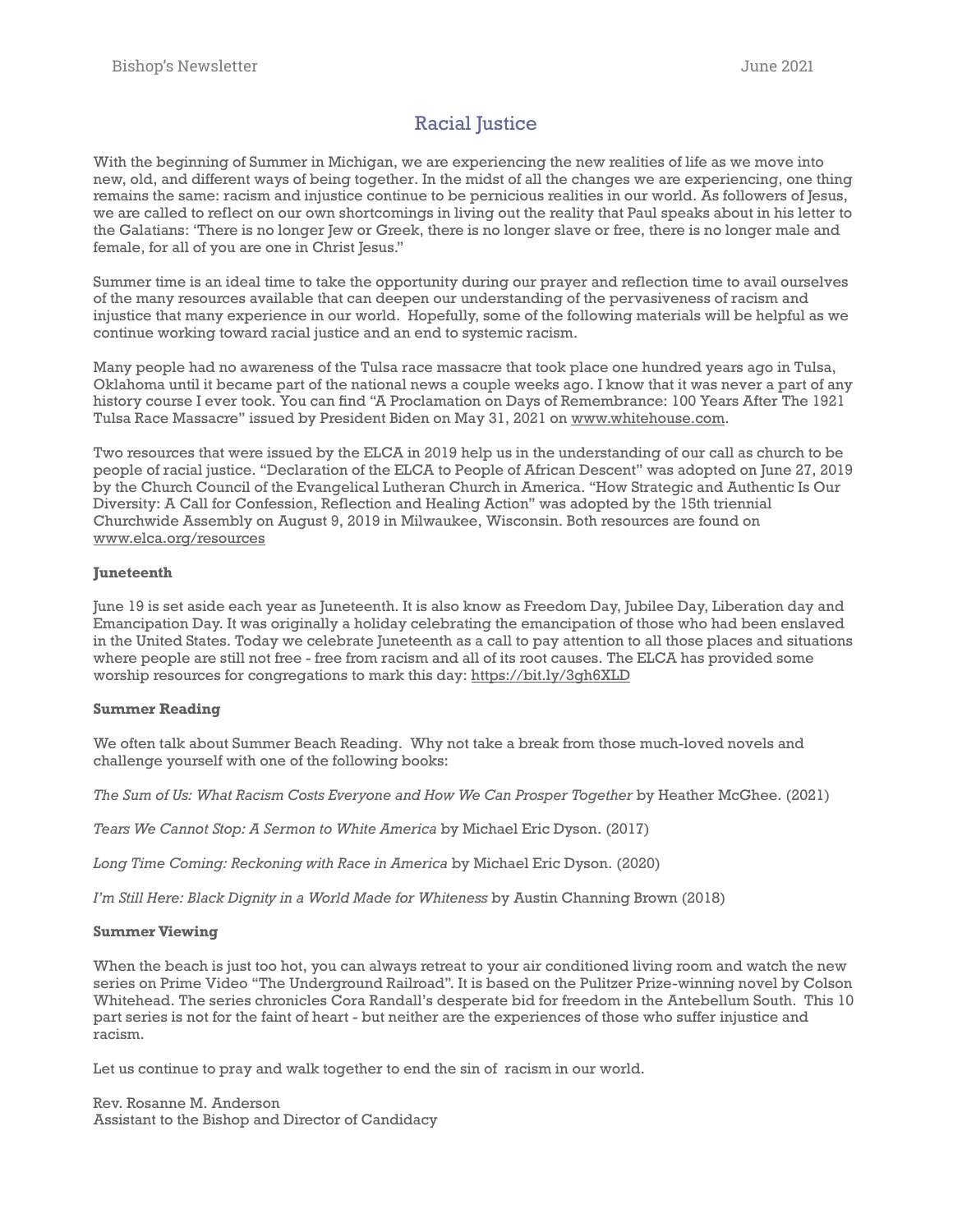## Hunger and Climate Change Webinar

"For the creation waits with eager longing for the revealing of the children of God…" (Romans 8:19)

God's handiwork ties us together with all of creation, from the abundant blessings we enjoy to the many ways we depend on the health of the land and water. As our climate continues to change, more frequent and more severe droughts, flooding, and changing growing seasons all remind us of this relationship and the threat that a changing climate poses for communities around the world. This threat is expected to drive nearly 100 million more people into poverty this decade alone.

The North/West Lower Michigan Synod's Hunger Team and Environmental Stewardship Task Force will be joined by Ryan Cumming, Ph.D., Program Director for Hunger Education with ELCA World Hunger for a conversation about climate change, poverty, hunger — and the many ways God is at work in the United States and around the world. This webinar will be held Thursday, June 24 at 6:30pm.

Together, we will learn more about the climate's impact on hunger and poverty; hear stories of ministries accompanying farmers, migrants, and others impacted by climate events; and share ways the church can work together for a just world —including climate justice — where all are fed.

Register Now: <https://bit.ly/3a8Ktss>

# *They Are Us:* A Book Study with Michigan Refugee Hope

Pastor Ryan Prondzinski, President of Michigan Refugee Hope and Pastor Erick Johnson, board member, will be leading a five-week Book Study on the book *They Are Us: Lutherans and Immigration* by Bishop Stephen Bouman. It is available on Amazon:<https://amzn.to/2TjH5FK>

In this second edition of the book, authors Stephen Bouman and Ralston Deffenbaugh observe that ten years after they wrote the first edition of this book, immigration is an even more contentious issue in society and the church, and immigrants are much more vulnerable, mistreated, and blamed than ever before.

*They Are Us* encourages congregations to engage in the public space with grace and to offer hospitality in an often-alien world. The authors propose that the church, at every level, from local to national to global, work to transform our present polarization and fear and lead to real change. They envision a community that offers a haven for every refugee, a job for every migrant, a home for every immigrant—a vision that is profoundly biblical and deeply faithful.

Through stories of crisis and hope, *They Are Us* helps Christian communities understand themselves and their ministries as part of God's narrative of love and hospitality for the little, the lost, the last, and the least. These stories show there is no greater power to unite our divided, angry, and fearful church and society than the presence of the crucified and risen Christ among us.

We invite you to join us for this Book Study sponsored by Michigan Refugee Hope. The study will be divided into five sessions via Zoom, meeting weekly on Wednesday evenings at 7:00 PM ET, beginning Wednesday, July 7 and concluding on Wednesday, August 4.

Join Zoom Meeting [https://luthersem.zoom.us/j/99888456241](about:blank%22%20%5Ct%20%22_blank)

Meeting ID: 998 8845 6241

If you have any questions, please contact: [ryan.prondzinski@gmail.com](about:blank), [erickj74@gmail.com,](about:blank) or [prellen@faithlutheranokemos.org](about:blank)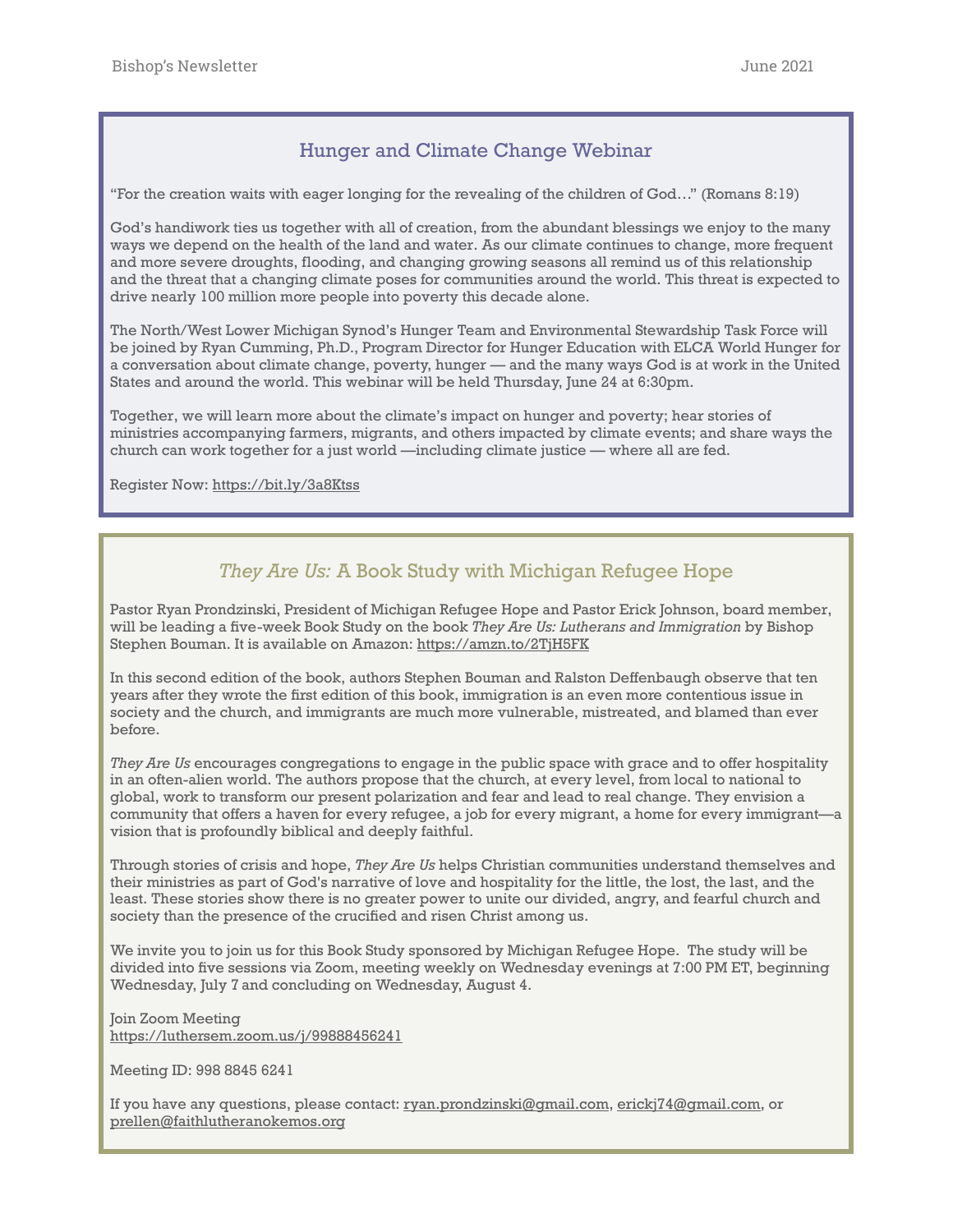## Coronavirus Resources

#### **Letter from Bishop Satterlee**

Bishop Satterlee has issued a letter with information about the Synod Staff's approach to returning to congregations in this new phase of the pandemic. Read Now: <https://bit.ly/2RMnaih>

#### **Care-Filled Worship and Sacramental Life in a Lingering Pandemic**

The Ecumenical Consultation on Protocols for Worship, Fellowship, and Sacraments, which the ELCA has been a partner in, has updated their guidance and protocols to help inform decision making and basic practices of Christian worship and congregational life at this stage in the pandemic. Learn More:<https://bit.ly/3wnenTe>

On Wednesday, June 16 at 7:30pm ET, the consultation will host a webinar titled "Leading the Church in a Lingering Pandemic", a roundtable discussion with public health experts and pastors in a time of progress and uncertainty concerning the COVID-19 pandemic. Register Now:<https://bit.ly/2U15wrZ>

#### **#Faiths4Vaccines**

#Faiths4Vaccines, which the ELCA has been active in from the start, is an interfaith campaign seeks to ensure equitable vaccine distribution in the US and worldwide. They have provided resources and tips for how congregations can participate in this campaign – i.e. through messaging in sermons, announcements in church bulletins and newsletters, and on social media. Learn More: <https://faiths4vaccines.org>

This month is the National Vaccine Month of Action. Beginning June 4, this month-long mobilization effort is supporting the Department of Health and Human Services' We Can Do This campaign to ensure as many people as possible receive at least one COVID-19 vaccine shot by July 4. Learn More:<https://bit.ly/3izAbXu>

Additionally, the White House through the HHS published a toolkit for how organizations – including houses of worship – can work directly with vaccine providers to set up vaccination clinics in locations that people know. Learn More:<https://wecandothis.hhs.gov/onsite-vaccination-clinic-toolkit>

We continue to post updates and resources pertaining to the COVID-19 pandemic on our website. View all resources: <http://bit.ly/3rL2fsF>

## REVIVE Resources

Congregational Vitality is all the things we do and learn to keep our mission with Jesus alive and moving. Our Synod's Congregational Vitality Team: REVIVE, has been sharing resources on the Synod's website for use by congregations working on vitality.

There are currently resources for evangelism, community engagement, growing young, faith formation, and spirituality, with more resources being added soon!

View all resources: [www.mittensynod.org/mission/revive](http://www.mittensynod.org/mission/revive)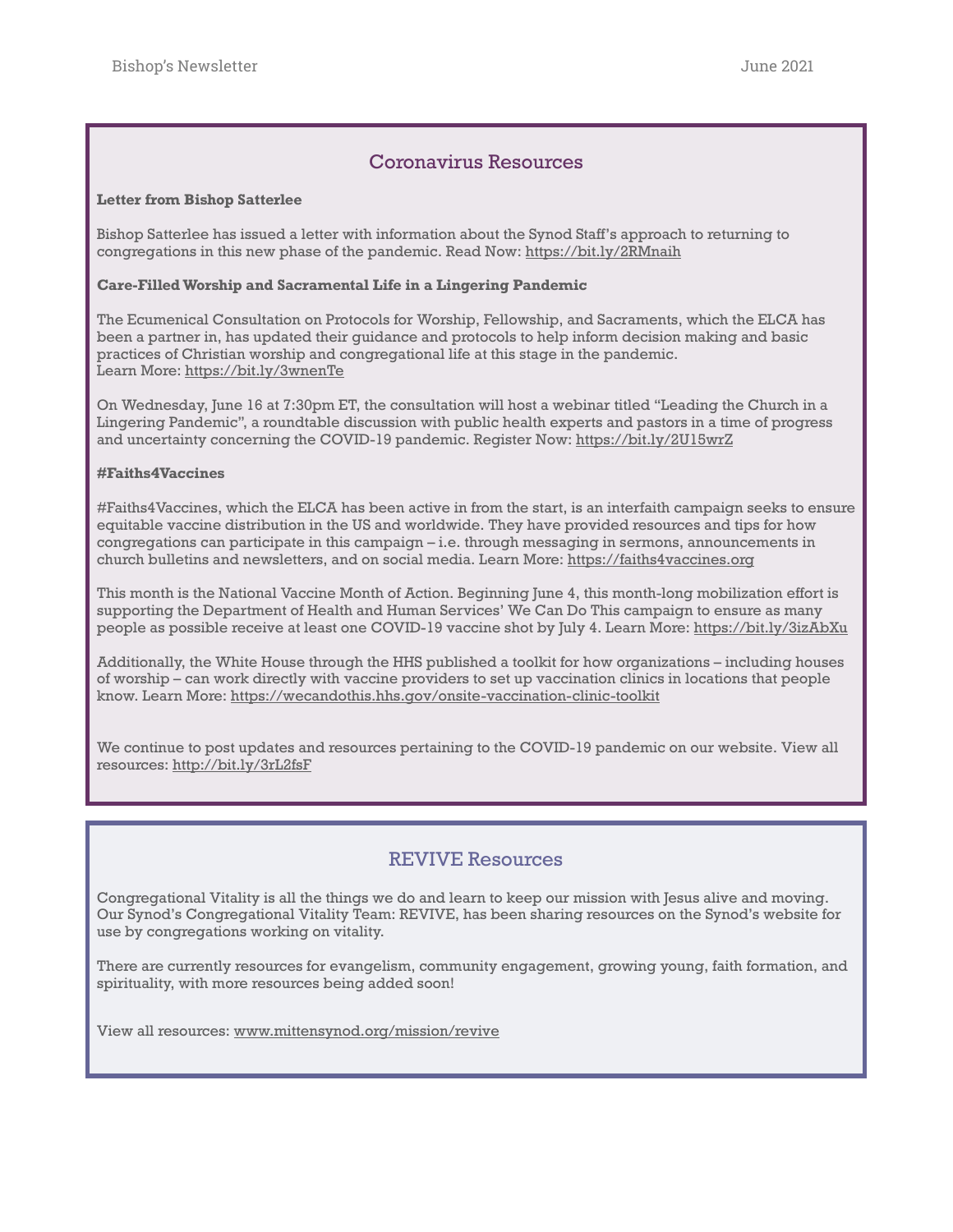| <b>Synod Finances</b>                           |         |              |  |  |
|-------------------------------------------------|---------|--------------|--|--|
| <b>Unrestricted-Undesignated Fund</b>           |         | <b>YTD</b>   |  |  |
|                                                 |         |              |  |  |
| <b>Mission Support Revenue</b>                  |         | 481,164      |  |  |
| Other Revenue                                   |         | 119,710      |  |  |
| Net Assets Released from Restriction            |         | $\mathbf{0}$ |  |  |
| <b>Total Revenue</b>                            | 124,494 | 600,873      |  |  |
|                                                 |         |              |  |  |
| Churchwide Proportionate Share (50%)            | 55,570  | 240,582      |  |  |
| Other Expenses                                  | 62,015  | 220,250      |  |  |
| <b>Total Expenses</b>                           | 117,585 | 460,832      |  |  |
|                                                 |         |              |  |  |
| Net Change to Fund Balance (Revenue - Expenses) | 6,909   | 140,042      |  |  |
|                                                 |         |              |  |  |
| <b>Beginning Fund Balance</b>                   | 367,331 | 234,198      |  |  |
| <b>Ending Fund Balance</b>                      | 374,240 | 374,240      |  |  |
|                                                 |         |              |  |  |
| <b>Other Fund Balances</b>                      |         |              |  |  |
| Unrestricted-Designated                         |         | 681,253      |  |  |
| Temporarily-Restricted Endowment-Related        |         | 980,506      |  |  |
| Temporarily-Restricted                          |         | 322,422      |  |  |
| Permanently-Restricted                          |         | 924,639      |  |  |
|                                                 |         |              |  |  |
| Total - All Funds (as of 5/31/21)               |         | 3,283,060    |  |  |

## Handling Congregational Income

In March, we mentioned a few congregational finance resources available at [www.elca.org.](http://www.elca.org) The summer months can be an opportunity to update some of our procedures. This month, we look at handling congregational income.

Normal handling of funds in the congregation involves several steps. Some general principles:

- 1. No individual should be required or allowed to handle the congregation's income alone at any time.
- 2. It is preferred that no cash be stored in the church.
- 3. Several people should be involved on a rotating basis in handling income.
- 4. All income transactions (receipts and disbursements) should be properly recorded and verifiable.
- 5. It is understood that the recording of income or gifts from individuals of the congregation is a confidential matter and such records are only available to the pastor, financial secretary and the stewardship committee, when required.
- 6. The pastor should not serve in the position of treasurer and should not have check-signing authority over any church account.
- 7. It is preferable for all funds under the direction of the congregational council to be in a single checking account and investment program. Congregational auxiliaries and organizations may wish to be included in this system, authorizing disbursement of funds through the congregational treasurer with vouchers for payment.
- 8. Financial reports to the council and the congregation should include all funds, accounts and investments of the congregation and its auxiliaries and organizations. No information should be withheld. These should be reviewed and reported on a consistent basis.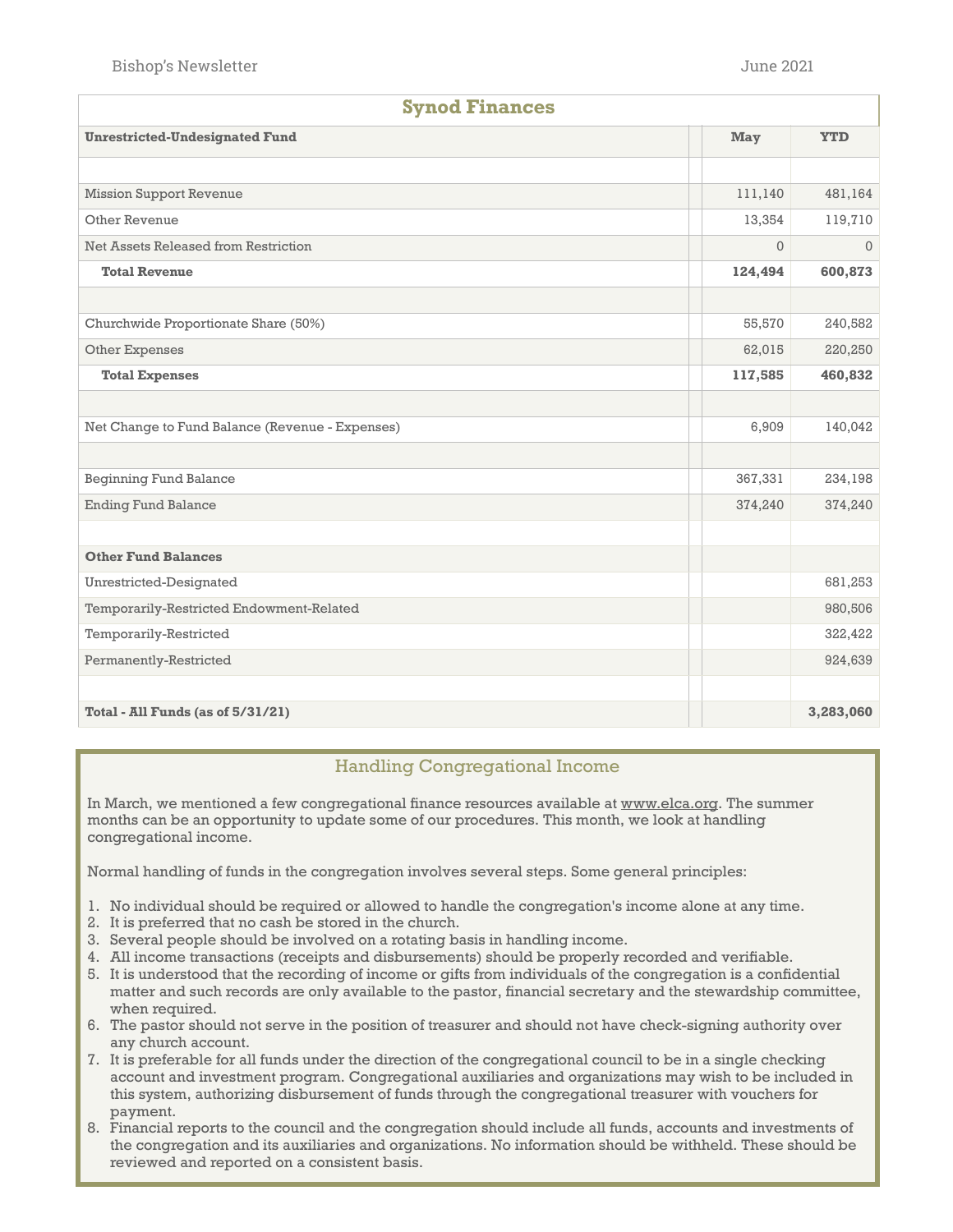## ELCA Youth Gathering Updates and Information

Every three years, 30,000 high school youth and their adult leaders from across the Evangelical Lutheran Church in America gather for a week of faith formation known as the ELCA Youth Gathering. Through days spent in interactive learning, worship, Bible study, service and fellowship, young people grow in faith and are challenged and inspired to live their faith in their daily lives. The next ELCA Youth Gathering will be held July 24-28, 2022 in Minneapolis, MN.

#### **Mitten Synod Information Session**

In preparation for the event, we invite you to join our Synod Coordinator Pastor Dan Schewe and our Synod Day Director Megan Floyd for an informational meeting to help plan.

This informational meeting will be held June 17 2021 from 3-4pm at Trinity Lutheran Church in Grand Rapids (2700 Fulton St. East, Grand Rapids, MI) and on Zoom.

The session will be recorded and available on YouTube for those who cannot attend. If you're interested in attending the meeting via Zoom, contact [dan.schewe@tlcgr.org](mailto:dan.schewe@tlcgr.org) to receive the link.

#### **Volunteers**

Would you like to volunteer at the Gathering and help our young people grow in faith and encounter Christ? Applications are now being accepted for Gathering Volunteer Corps and will close on July 22, 2021. Learn More:<https://www.elca.org/YouthGathering/Attend/Volunteer>

#### **Webinars**

Join Gathering leadership for a monthly webinar to prepare you for the 2022 Gathering, the Multicultural Youth Leadership Event (MYLE) and the tAble. Topics will vary each month, but all webinars will be split between a presentation and a Q&A. Learn More:<https://elca.org/YouthGathering/About/Webinars>

### Synod Staff Video Sermons

For the foreseeable future, Bishop Satterlee, Pastor Rosanne Anderson, and Pastor David Sprang will be recording sermons for congregations to use as part of their weekly virtual worship services.

Rostered Ministers are invited to sign up to receive the sermons in advance on Wednesday afternoons. These sermons are then released to the general public on Sunday afternoons.

Sign-up: <https://bit.ly/3hnZd7A>

## Remembering the Emanuel Nine

As part of the 2019 ELCA Churchwide Assembly, voting members adopted a resolution designating June 17 as a commemoration of the martyrdom of the Emanuel Nine — the nine people shot and killed on June 17, 2015, during a Bible study at Emanuel African Methodist Episcopal Church in Charleston, SC.

The ELCA has provided a collection or resources to help congregations mark this commemoration. These resources can be adapted for virtual worship, online conversation, or individual reflection and devotion.

Learn More:<https://elca.org/emanuelnine>

| June 17 | Commemoration of the Emanuel Nine               |                                |
|---------|-------------------------------------------------|--------------------------------|
| June 17 | <b>ELCA Youth Gathering Information Session</b> | Trinity, Grand Rapids and Zoom |
| June 19 | Juneteenth                                      |                                |
| June 24 | Hunger and Climate Webinar                      | Zoom                           |
| July 4  | Independence Day                                |                                |

# **Upcoming Events**